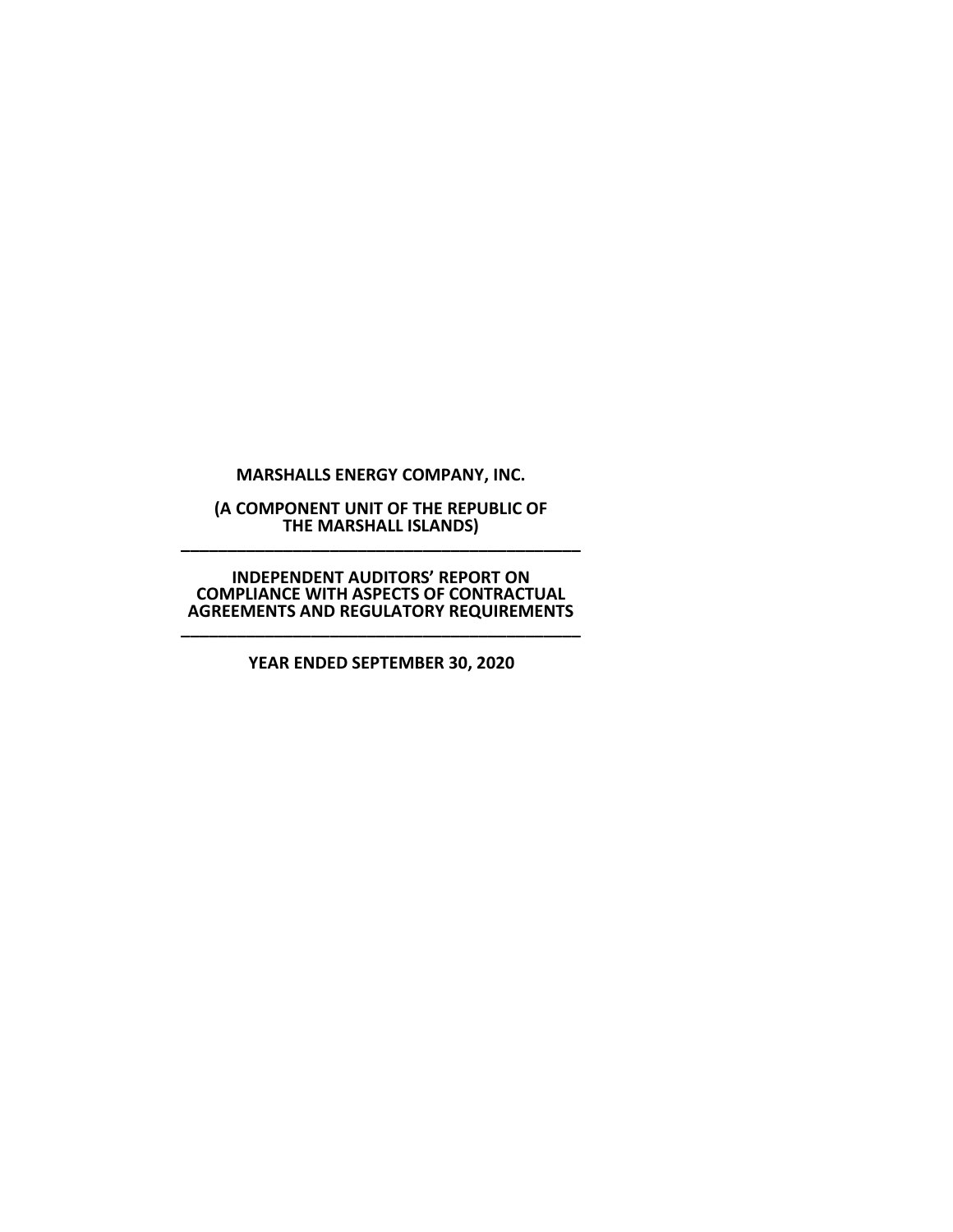## **Deloitte.**

Deloitte & Touche LLP 361 South Marine Corps Drive Tamuning, GU 96913-3973 USA

Tel: +1 (671) 646-3884 Fax: +1 (671) 649-4265

www.deloitte.com

## **INDEPENDENT AUDITORS' REPORT ON COMPLIANCE WITH ASPECTS OF CONTRACTUAL AGREEMENTS AND REGULATORY REQUIREMENTS**

Board of Directors Marshalls Energy Company, Inc.:

We have audited, in accordance with auditing standards generally accepted in the United States of America and the standards applicable to financial audits contained in *Government Auditing Standards* issued by the Comptroller General of the United States, the financial statements of the Marshalls and the related statements of revenue and expenses, and changes in net position, and of cash flows for the year then ended, and the related notes to the financial statements, and have issued our report thereon dated November 2, 2021. In accordance with *Government Auditing Standards*, we have also issued our report dated November 2, 2021, on our consideration of MEC's internal control over financial reporting and on our tests of its compliance with certain provisions of laws, regulations, contracts and grant agreements and other matters. No reports other than the reports referred to above and our schedule of findings and response related to our audit have been furnished to management.

In connection with our audit, nothing came to our attention that caused us to believe that MEC failed to comply with the terms, covenants, provisions, or conditions of their loan, grant, and security instruments as set forth in 7 CFR Part 1773, Policy on Audits of Rural Utilities Service Borrowers, §1773.33 and clarified in the Rural Utilities Service (RUS) policy memorandum dated February 7, 2014, insofar as they relate to accounting matters as enumerated below. However, our audit was not directed primarily toward obtaining knowledge of such noncompliance. Accordingly, had we directed primarily toward obtaining knowledge of such noncompliance. performed additional procedures, other matters may have come to our attention regarding MEC's noncompliance with the above-referenced terms, covenants, provisions, or conditions of the contractual agreements and regulatory requirements, insofar as they relate to accounting matters. In connection with our audit, we noted no matters regarding MEC's accounting and records to indicate that MEC did not:

- Maintain adequate and effective accounting procedures
- Utilize adequate and fair methods for accumulating and recording labor, material, and overhead costs, and the distribution of these costs to construction, retirement, and maintenance or other expense accounts
- Reconcile continuing property records to the controlling general ledger plant accounts
- Clear construction accounts and accrue depreciation on completed construction
- Record and properly price the retirement of plant
- Seek approval of the sale, lease, or transfer of capital assets and disposition of proceeds for the sale or lease of plant, material, or scrap